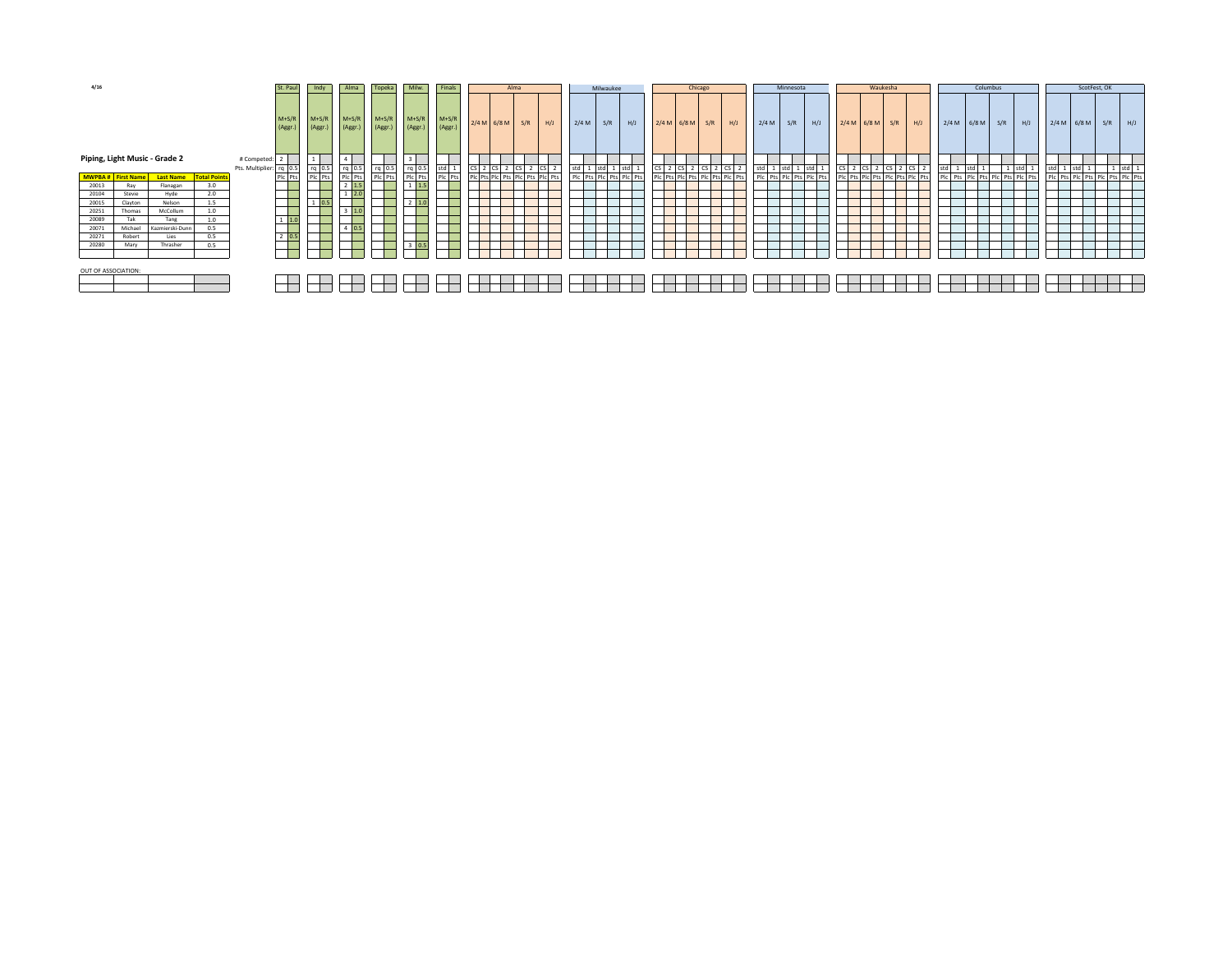| 4/16<br>St. Paul                            |                                                                                          | Indy                          | Alma | Topeka         | Milw.             | Finals             |                    |                    | Alma               |  | Milwaukee     |                                 | Chicago          |       |                       |                         | Minnesota |               |     | Waukesha                        |           |     |                         | Columbus IN |                    |     |                                 |                 |       |     |                                 |
|---------------------------------------------|------------------------------------------------------------------------------------------|-------------------------------|------|----------------|-------------------|--------------------|--------------------|--------------------|--------------------|--|---------------|---------------------------------|------------------|-------|-----------------------|-------------------------|-----------|---------------|-----|---------------------------------|-----------|-----|-------------------------|-------------|--------------------|-----|---------------------------------|-----------------|-------|-----|---------------------------------|
|                                             | $M+S/R$<br>$M+S/R$<br>(Aggr.)<br>(Aggr.)<br>Piping, Light Music - Grade 3<br># Competed: |                               |      |                |                   | $M+S/R$<br>(Aggr.) | $M+S/R$<br>(Aggr.) | $M+S/R$<br>(Aggr.) | $M+S/R$<br>(Aggr.) |  | $2/4 M$ 6/8 M | S/R                             | <b>Jig</b>       | 2/4 M | S/R                   | <b>Jig</b>              |           | $2/4 M$ 6/8 M | S/R | <b>Jig</b>                      | 2/4 M     | S/R | <b>Jig</b>              |             | $2/4 M$ 6/8 M      | S/R | <b>Jig</b>                      | 2/4 M           | 6/8 M | S/R | <b>Jig</b>                      |
|                                             |                                                                                          |                               |      |                |                   |                    |                    |                    |                    |  |               |                                 |                  |       |                       |                         |           |               |     |                                 |           |     |                         |             |                    |     |                                 |                 |       |     |                                 |
|                                             | Pts. Multiplier: rq 0.5                                                                  |                               |      |                |                   | $rq$ 0.5           | $rq$ 0.5           | $rq$ 0.5           | std                |  | 2 CS 2        |                                 | $2 \, \text{CS}$ | std   | 1 std<br>$\mathbf{1}$ | std                     |           |               |     | $CS$ 2 $CS$ 2 $CS$ 2 $CS$ 2     | std 1 std |     | 1 std                   |             | $CS$ 2 $CS$ 2 $CS$ |     | CS I                            | std 1 std 1 std |       |     | $1$ std $1$                     |
| <b>MWPBA#</b> First Name                    |                                                                                          | <b>Last Name Total Points</b> |      | Plc Pts        | rq 0.5<br>Plc Pts | Plc Pts            | Plc Pts            | Plc Pts            | PIc Pts            |  |               | Pic Pts Pic Pts Pic Pts Pic Pts |                  |       |                       | Pic Pts Pic Pts Pic Pts |           |               |     | PIC Pts PIC Pts PIC Pts PIC Pts |           |     | Plc Pts Plc Pts Plc Pts |             |                    |     | Pic Pts Pic Pts Pic Pts Pic Pts |                 |       |     | PIC Pts PIC Pts PIC Pts PIC Pts |
| 20190                                       | Brenda                                                                                   | Wilson                        | 2.0  |                |                   |                    |                    |                    |                    |  |               |                                 |                  |       |                       |                         |           |               |     |                                 |           |     |                         |             |                    |     |                                 |                 |       |     |                                 |
| 20042                                       | Denise                                                                                   | Palkovich                     | 1.5  |                |                   |                    |                    |                    |                    |  |               |                                 |                  |       |                       |                         |           |               |     |                                 |           |     |                         |             |                    |     |                                 |                 |       |     |                                 |
| 20211                                       | Katie                                                                                    | Brady                         | 1.0  | $1 \quad 1.0$  |                   |                    |                    |                    |                    |  |               |                                 |                  |       |                       |                         |           |               |     |                                 |           |     |                         |             |                    |     |                                 |                 |       |     |                                 |
| 20189                                       | Stella                                                                                   | Jacoby                        | 1.0  |                |                   |                    |                    | 1.0                |                    |  |               |                                 |                  |       |                       |                         |           |               |     |                                 |           |     |                         |             |                    |     |                                 |                 |       |     |                                 |
| 20048                                       | Mark                                                                                     | Waymack                       | 0.5  |                | 0.5               |                    |                    |                    |                    |  |               |                                 |                  |       |                       |                         |           |               |     |                                 |           |     |                         |             |                    |     |                                 |                 |       |     |                                 |
| 20176                                       | Lillian                                                                                  | Prince                        | 0.5  |                |                   |                    |                    | 0.5                |                    |  |               |                                 |                  |       |                       |                         |           |               |     |                                 |           |     |                         |             |                    |     |                                 |                 |       |     |                                 |
|                                             |                                                                                          |                               |      | <u> — </u>     |                   |                    |                    |                    |                    |  |               |                                 |                  |       |                       |                         |           |               |     |                                 |           |     |                         |             |                    |     |                                 |                 |       |     |                                 |
| OUT OF ASSOCIATION/RE-GRADED AFTER CONTEST: |                                                                                          |                               |      |                |                   |                    |                    |                    |                    |  |               |                                 |                  |       |                       |                         |           |               |     |                                 |           |     |                         |             |                    |     |                                 |                 |       |     |                                 |
|                                             | Adria                                                                                    | Fernandez                     |      | $\overline{2}$ |                   |                    |                    |                    |                    |  |               |                                 |                  |       |                       |                         |           |               |     |                                 |           |     |                         |             |                    |     |                                 |                 |       |     |                                 |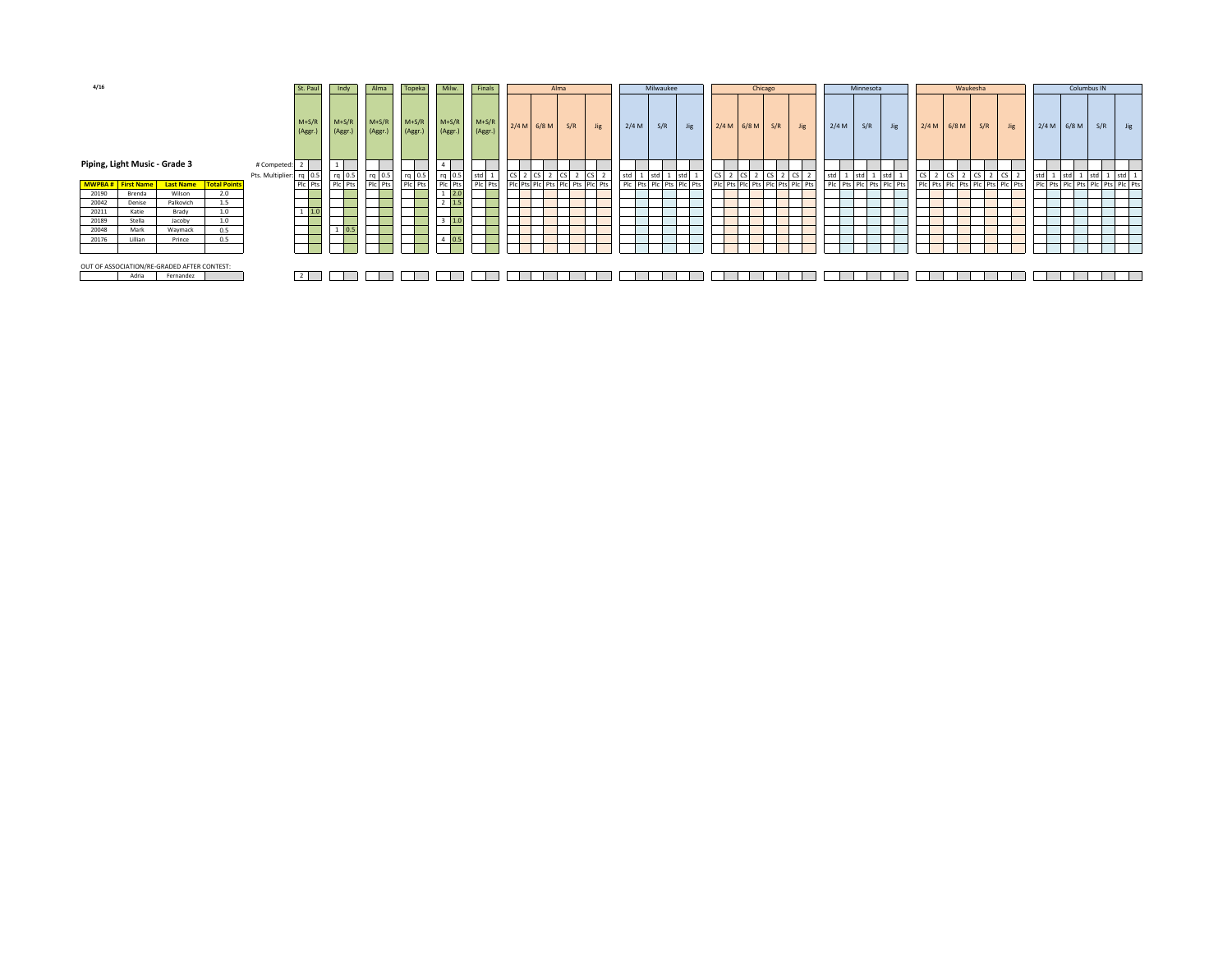| 4/16                      |          |                                   |                     | St. Paul<br>Indy        |                | Alma<br>Topeka |                | Milw.<br>Finals   |               | Alma               |     | Milwaukee |  |                         | Chicago             |                |       |                    | <b>MN</b> |  | Waukesha |  |                                 | IN      |  |                                 |  |                |  |                 |
|---------------------------|----------|-----------------------------------|---------------------|-------------------------|----------------|----------------|----------------|-------------------|---------------|--------------------|-----|-----------|--|-------------------------|---------------------|----------------|-------|--------------------|-----------|--|----------|--|---------------------------------|---------|--|---------------------------------|--|----------------|--|-----------------|
|                           |          |                                   |                     |                         | 2/4 M          |                | $2/4$ M        | 2/4 M             | 2/4 M         | 2/4 M              |     | $2/4$ M   |  |                         | $2/4 M$ 2/4 M 6/8 M | $\overline{A}$ |       | $2/4 M$ 2/4 M<br>B |           |  |          |  | 2/4 MA 2/4 MB 6/8 MA 6/8 MB     | 2/4 M   |  | 2/4 MA 2/4 MB 6/8 MA 6/8 MB     |  |                |  | $2/4 M$ 6/8 M   |
|                           |          | Piping, Light Music - Grade 4 Sr. |                     | # Competed:             | $\overline{2}$ |                | 2 <sub>2</sub> | 5                 | $2^{\circ}$   | 8                  |     |           |  |                         |                     |                |       |                    |           |  |          |  |                                 |         |  |                                 |  |                |  |                 |
|                           |          |                                   |                     | Pts. Multiplier: rq 0.5 |                |                | $rq$ 0.5       | rq 0.5            | $rq$ 0.5      | $rq$ 0.5           |     | $std$ 1   |  | $CS$ 2 $CS$ 2 $CS$ 2    |                     | std            | 1 std | 1                  |           |  |          |  | $CS$ 2 $CS$ 2 $CS$ 2 $CS$ 2     | std 1   |  | $CS$ 2 $CS$ 2 $CS$ 2 $CS$       |  | $\overline{2}$ |  | std 1 std 1     |
| <b>MWPBA # First Name</b> |          | <b>Last Name</b>                  | <b>Total Points</b> |                         | Plc Pts        |                | Plc Pts        | Plc Pts           | Plc Pts       | Plc Pts            |     | Plc Pts   |  | Plc Pts Plc Pts Plc Pts |                     |                |       | Plc Pts Plc Pts    |           |  |          |  | Plc Pts Plc Pts Plc Pts Plc Pts | Plc Pts |  | Plc Pts Plc Pts Plc Pts Plc Pts |  |                |  | Plc Pts Plc Pts |
| 20260                     | Patrick  | Muscia                            | 3.0                 |                         |                |                |                |                   |               |                    | 3.0 |           |  |                         |                     |                |       |                    |           |  |          |  |                                 |         |  |                                 |  |                |  |                 |
| 20049                     | Tim      | Young                             | 2.5                 |                         |                |                |                | 2.5               |               |                    |     |           |  |                         |                     |                |       |                    |           |  |          |  |                                 |         |  |                                 |  |                |  |                 |
| 20217                     | Jeffrey  | Alexander                         | 2.5                 |                         |                |                |                |                   |               | $2 \quad 2.5$      |     |           |  |                         |                     |                |       |                    |           |  |          |  |                                 |         |  |                                 |  |                |  |                 |
| 20272                     | Edward   | Hanley                            | 2.0                 |                         |                |                |                | $2 \quad 2.0$     |               |                    |     |           |  |                         |                     |                |       |                    |           |  |          |  |                                 |         |  |                                 |  |                |  |                 |
| 20230                     | Sandra   | Carlson                           | 2.0                 |                         |                |                |                |                   |               | $3 \quad 2.0$      |     |           |  |                         |                     |                |       |                    |           |  |          |  |                                 |         |  |                                 |  |                |  |                 |
| 20068                     | Jennilyn | Oster                             | 1.5                 |                         |                |                |                | $3 \mid 1.5$      |               |                    |     |           |  |                         |                     |                |       |                    |           |  |          |  |                                 |         |  |                                 |  |                |  |                 |
| 20056                     | Kent     | Brodie                            | 1.5                 |                         |                |                |                |                   |               | $4 \overline{1.5}$ |     |           |  |                         |                     |                |       |                    |           |  |          |  |                                 |         |  |                                 |  |                |  |                 |
| 20250                     | Michael  | McCollum                          | $1.0\,$             |                         |                |                |                | $4 \quad 1.0$     |               |                    |     |           |  |                         |                     |                |       |                    |           |  |          |  |                                 |         |  |                                 |  |                |  |                 |
| 20086                     | Wayne    | Hoefler                           | 1.0                 |                         |                |                | $1 \quad 1.0$  |                   |               |                    |     |           |  |                         |                     |                |       |                    |           |  |          |  |                                 |         |  |                                 |  |                |  |                 |
| 20090                     | Jim      | Williamson                        | $1.0$               |                         |                |                |                |                   | $1 \quad 1.0$ |                    |     |           |  |                         |                     |                |       |                    |           |  |          |  |                                 |         |  |                                 |  |                |  |                 |
| 20196                     | John     | Adair                             | $1.0$               |                         |                |                |                |                   |               | $5\quad 1.0$       |     |           |  |                         |                     |                |       |                    |           |  |          |  |                                 |         |  |                                 |  |                |  |                 |
| 20274                     | Heidi    | Ewald                             | 0.5                 |                         |                |                |                | $5\overline{0.5}$ |               |                    |     |           |  |                         |                     |                |       |                    |           |  |          |  |                                 |         |  |                                 |  |                |  |                 |
| 20136                     | Richard  | Scully                            | 0.5                 |                         |                |                | $2 \mid 0.5$   |                   |               |                    |     |           |  |                         |                     |                |       |                    |           |  |          |  |                                 |         |  |                                 |  |                |  |                 |
| 20273                     | Benjamin | Jacobs                            | 0.5                 |                         |                |                |                |                   |               | $6 \mid 0.5$       |     |           |  |                         |                     |                |       |                    |           |  |          |  |                                 |         |  |                                 |  |                |  |                 |
| 20269                     | Sheldon  | Foster                            |                     |                         |                |                |                |                   |               |                    |     |           |  |                         |                     |                |       |                    |           |  |          |  |                                 |         |  |                                 |  |                |  |                 |
| 20062                     | Allison  | Hildebrand                        |                     |                         |                |                |                |                   |               |                    |     |           |  |                         |                     |                |       |                    |           |  |          |  |                                 |         |  |                                 |  |                |  |                 |
|                           |          |                                   |                     |                         |                |                |                |                   |               |                    |     |           |  |                         |                     |                |       |                    |           |  |          |  |                                 |         |  |                                 |  |                |  |                 |
| OUT OF ASSOCIATION:       |          |                                   |                     |                         |                |                |                |                   |               |                    |     |           |  |                         |                     |                |       |                    |           |  |          |  |                                 |         |  |                                 |  |                |  |                 |
|                           | Colum    | MacKinnon                         |                     |                         |                |                |                |                   |               |                    |     |           |  |                         |                     |                |       |                    |           |  |          |  |                                 |         |  |                                 |  |                |  |                 |
|                           |          |                                   |                     |                         |                |                |                |                   |               |                    |     |           |  |                         |                     |                |       |                    |           |  |          |  |                                 |         |  |                                 |  |                |  |                 |
|                           |          |                                   |                     |                         |                |                |                |                   |               |                    |     |           |  |                         |                     |                |       |                    |           |  |          |  |                                 |         |  |                                 |  |                |  |                 |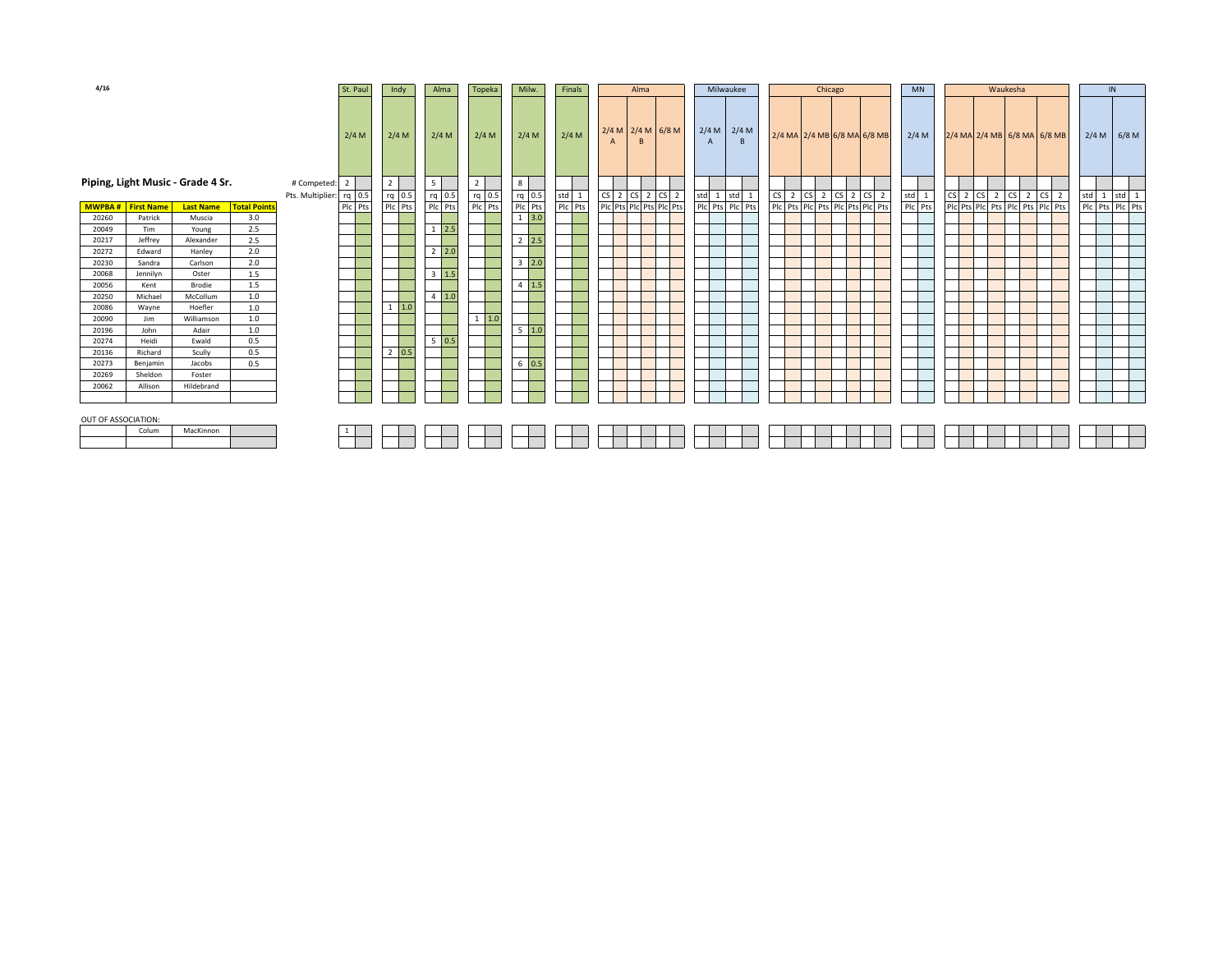| 4/16  |                           |                                   |                     |                  | St. Paul | Indy    | Alma                | Topeka   | Milw.   | Finals              | Alma                        | <b>MKE</b> | Chicago   | <b>MN</b> | <b>WI</b> | IN      |
|-------|---------------------------|-----------------------------------|---------------------|------------------|----------|---------|---------------------|----------|---------|---------------------|-----------------------------|------------|-----------|-----------|-----------|---------|
|       |                           |                                   |                     |                  | $2/4$ M  | 2/4 M   | 2/4 M               | 2/4 M    | 2/4 M   | $2/4$ M             | 2/4 M                       | 2/4 M      | 2/4 M     | $2/4$ M   | 2/4 M     | 2/4 M   |
|       |                           | Piping, Light Music - Grade 5 Sr. |                     | # Competed:      |          |         |                     |          |         |                     |                             |            |           |           |           |         |
|       |                           |                                   |                     | Pts. Multiplier: | $rq$ 0.5 | rq 0.5  | rq 0.5              | $rq$ 0.5 | rq 0.5  | std<br>$\mathbf{1}$ | <b>CS</b><br>$\overline{2}$ | std        | <b>CS</b> | std       | CS        | std     |
|       | <b>MWPBA # First Name</b> | <b>Last Name</b>                  | <b>Total Points</b> |                  | Plc Pts  | Plc Pts | Plc Pts             | Plc Pts  | Plc Pts | Plc Pts             | Plc Pts                     | Plc Pts    | Plc Pts   | Plc Pts   | Plc Pts   | Plc Pts |
| 20268 | Jonathan                  | Munson                            | 0.5                 |                  |          |         | 0.5<br>$\mathbf{1}$ |          |         |                     |                             |            |           |           |           |         |
|       |                           |                                   |                     |                  |          |         |                     |          |         |                     |                             |            |           |           |           |         |